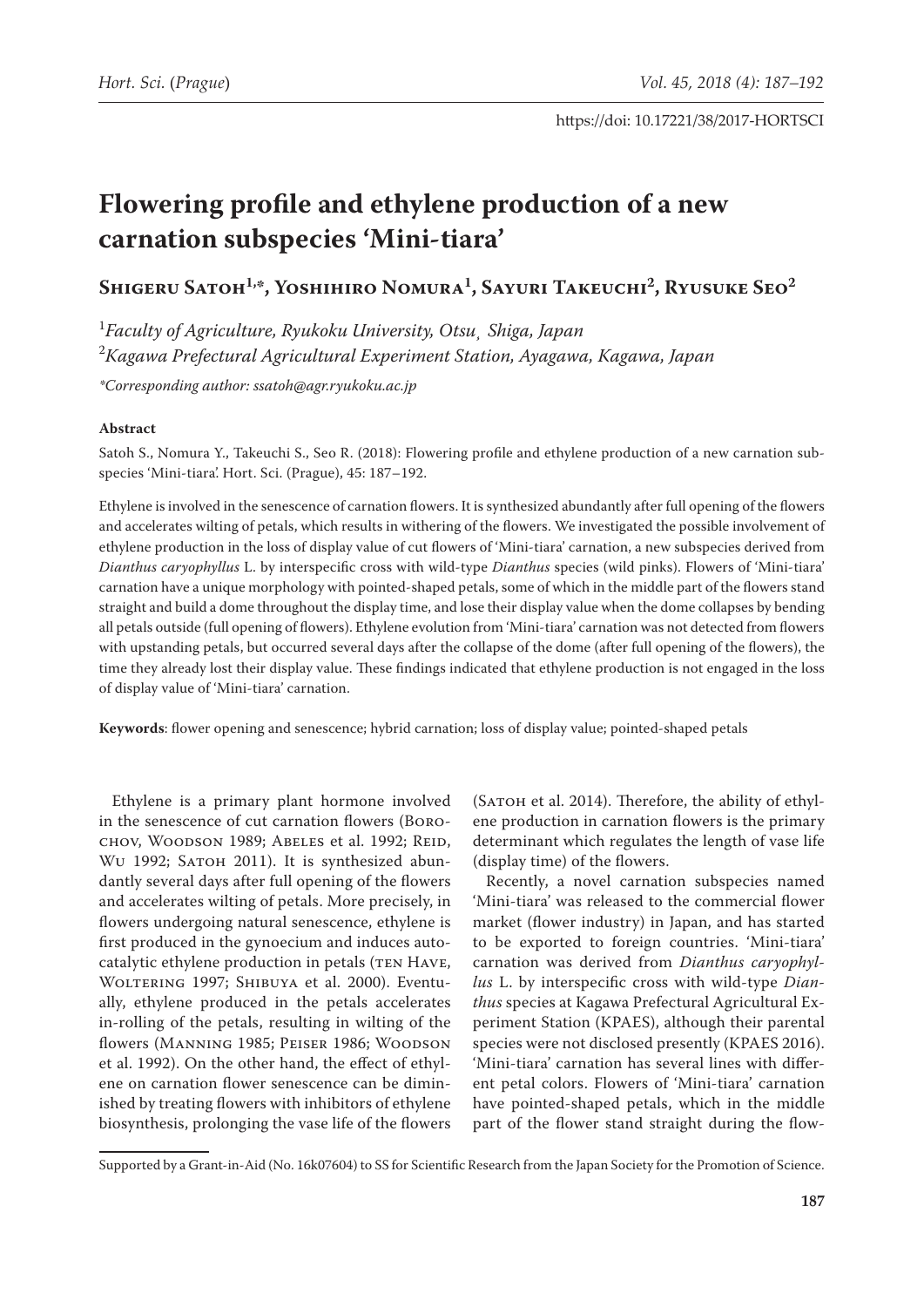ers' display time. The flowers are regarded to lose their display value when all the petals bend down, in other words, flowers fully open when all petals are at right angles to the stem.

So far, there have been no reports which describe ethylene production in the flowers and its involvement in the withering (i.e., loss of display value) of 'Mini-tiara' carnation flowers. In the present study, therefore, we investigated the flower opening and senescence profiles and ethylene production during these processes to evaluate the role of ethylene production in the loss of display value during senescence of 'Mini-tiara' carnation.

# **MATERIAL AND METHODS**

Carnation flowers. Two 'Mini-tiara' carnation (*Dianthus* sp.) subspecies, one with pink flowers and another with scarlet ones, named 'Mini-tiara Pink' and 'Mini-tiara Lilac' respectively, were used in the present study. Flowers at the usual commercial stage of flowering, at which the first flower out of six to eight flower buds on a stem was partially open, were harvested with 60-cm long stems in June 2016 at the nursery of Kagawa Prefectural Agricultural Experiment Station in Kagawa Prefecture, Japan. The harvested flowers were transported without supply of water to Ryukoku University in Shiga Prefecture, Japan, two days after harvest. Flowers of 'Light Pink Barbara (LPB)' carnation (*Dianthus caryophyllus* L.), which belong to the spray type of carnation flowers, were obtained from a grower in Miyagi Prefecture, Japan, and transported to the university as described above. After arrival, the flowers were placed in plastic buckets with their cut stem end in tap water until the next day under continuous light from white fluorescent lamps (14 μmol/m<sup>2</sup>·s PPFD) at 23°C and 40–70% relative humidity.

Opening and senescence profile. Flowers in a bunch with the stem end in water were left under the conditions described above. Samples of a single flower at each stage of flower opening and senescence (the stages when pointed-shaped petals elongated vertically forming a dome, and susequent collapse of the dome, respectively) were selected and photographed. Photographs of flowers at respective stages were arranged in a row according to the progress of flower opening and senescence.

**Assay of ethylene production**. Flowers at the respective stages of flower opening and senescence

were used for assay of ethylene production. Each stage was defined and named as shown in Fig. 2b.

Particularly, in 'Mini-tiara' carantion, the stage just before flower opening was when two-thirds of the pointed-shaped petals were bent and the remaining one-third still building a dome, whereas in 'LPB' carnation, this stage was when the outermost petals bent at the boundary between the claw and blade (stage 5) (HARADA et al. 2010). Florets (single-flowers) with ca. 2 cm stems were detached from whole flower stalks, and placed in 30-ml plastic vials with their cut end in 5-ml ultra pure water (>18 MΩ). Then, the flowers were left under the conditions described above. During this period the water was replenished as necessary and replaced every three or four days. Flowers were photographed daily to record flower opening and subsequent withering of petals.

Ethylene production in the flowers was monitored daily by enclosing individual flowers in 450-ml glass containers (one flower per container) for 2 h at 23°C. Five flowers at each stage of flower opening and senescence were used per carnation cultivar. A 1-ml gas samples were withdrawn with a hypodermic syringe from inside the container through a rubber septum of a sampling port on the container and injected into a gas chromatograph (Model GC-8, Shimadzu, Kyoto, Japan), equipped with an alumina column and a flame ionization detector to determine ethylene content. Fresh weight of each flower was measured before enclosing it in a glass container for the ethylene assay.

# **RESULTS AND DISCUSSION**

## **Profiles of flower opening and senescence in 'Mini-tiara' carnation**

Fig. 1 shows the progress of flower opening and senescence of 'Mini-tiara' carnation flowers. In this figure, the flowers were arranged in a row according to the morphological change of the flowers. The stages progressed similarly in 'Mini-tiara Pink' and 'Mini-tiara Lilac' cultivars. The overlapping petals appeared from the buds at the earliest stage of flower opening [start of flower opening (STO) stage]. When they elongated to about 10 mm, the outermost petals became bent outside at right angles against flower stem. Then inner petals grew gradually to 25–30 mm in length and, during which peri-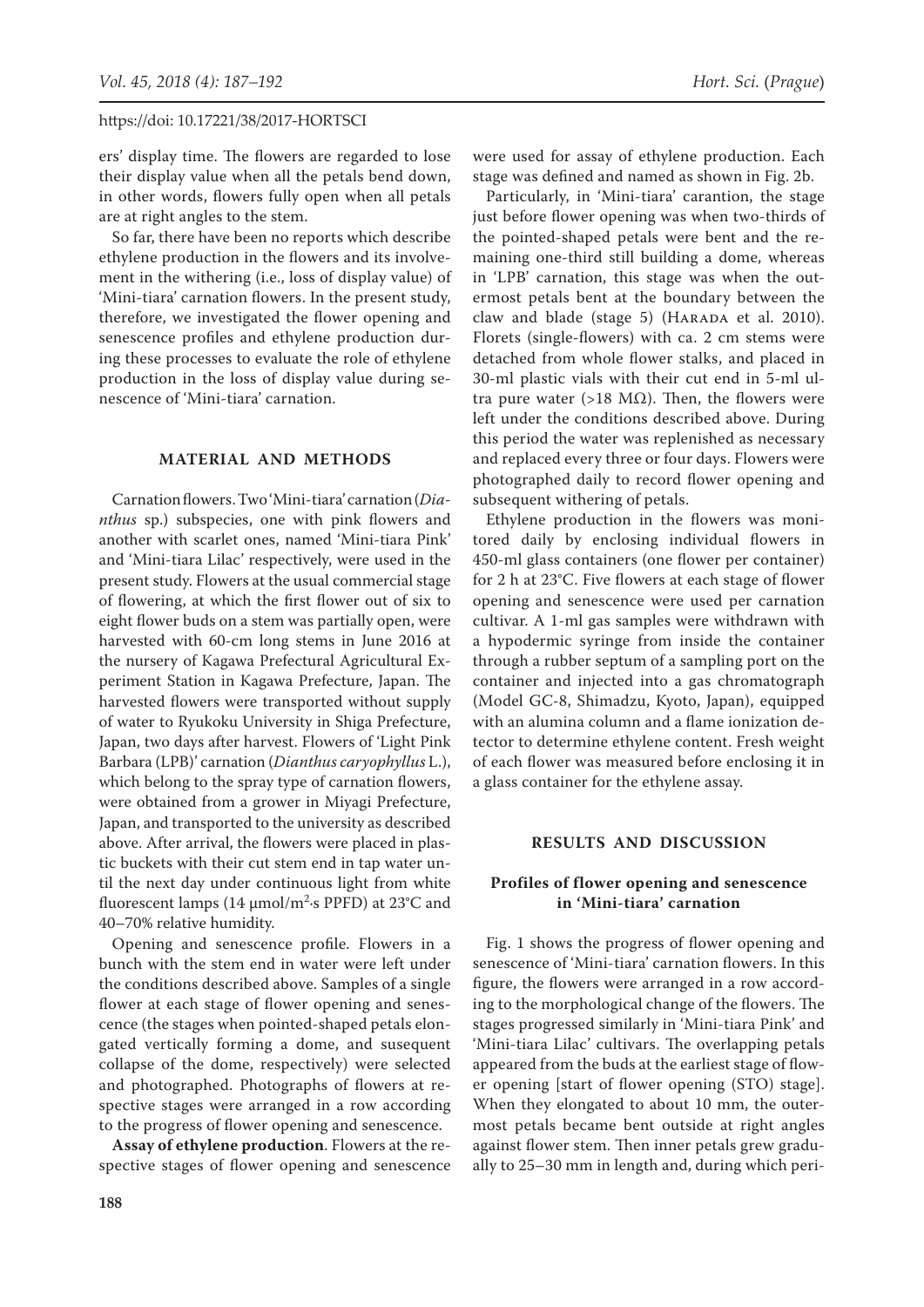

Fig. 1. Profile of flower opening and senescence in the flowers of 'Mini-tiara Lilac' and 'Mini-tiara Pink' carnation flowers STO – start of flower opening; BEO – before fully-open stage; FUO – fully-open stage; Ss – senescence stage

od, petals bent outside sequentially from outside to inside, until the innermost petals remain standingupright building a dome [just before the fully-open stage (BEO)]. The last standing petals bent outside and the dome collapsed, the step was the beginning of fully-open stage (FUO). The flowers lost their display values at this stage as discussed below. Furthermore, the flower senescence progressed through 4 distinguished senescence stages (Ss). Ss1 corresponded to the last phase of fully-open flowers (FUO/Ss1) when some petals started to bend down to the calyx tube. At Ss2, most petals were bent down and started to wilt. Petal wilting culminated at Ss3 and some wilted petals were dried up at Ss4.

After a careful inspection we considered that the 'Mini-tiara' carnation flowers have the display value of flowers when they have the unique shape; that is, some of pointed-shaped petals remain standing-upright and building a dome, that is, from STO to before FUO in Fig. 1. We consider that the flowers lose their display value after all of the petals bent down to the calyx tube and the dome collapsed.

# **Ethylene production in 'Mini-tiara' carnation flowers during flower opening and senescence**

We examined the ethylene production in 'Minitiara' carnation flowers, in comparison with that in 'LPB' carnation as a reference (Fig. 2a). In this experiment, FUO/Ss1 stage was separated into four stages, i.e., FUO-1, FUO-2, Ss1-1 and Ss1-2, to analyse more precisely ethylene production in flowers at transition from fully-open to senescence stages (Fig. 2b). Five flowers each were used for the respective stages. Ethylene production started at Ss1- 2 stage in both 'Mini-tiara Lilac' and 'Mini-tiara Pink' cultivars. Ethylene production rate peaked at Ss2 stage, then declined at Ss3 stage and was not detectable at Ss4 stage with 'Mini-tiara Lilac' cultivar. In 'Mini-tiara Pink' cultivar, however, it peaked at Ss1-2 stage then declined at Ss2 stage, and not detectable at Ss3 and Ss4 stages. The max. ethylene production rates were 0.44 nmol/g FW·h in 'Minitiara Lilac' flowers and 0.27 nmol/g FW·h in 'Minitiara Pink' ones. On the other hand, in 'LPB' carnation flowers, ethylene production was detected at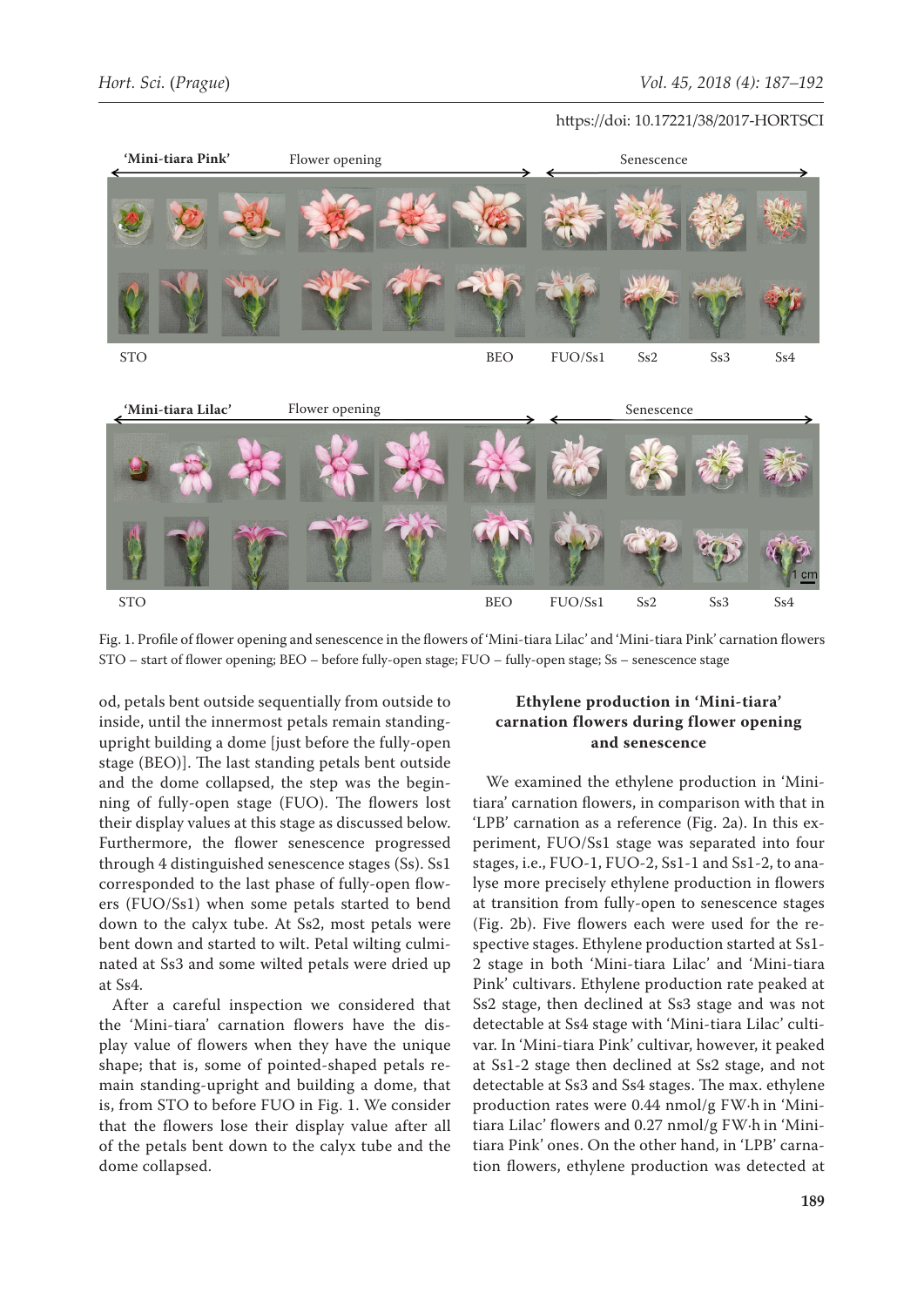

1 tion flowers are included. The stages of FUO/Ss1, were further separated into 4 stages, FUO-1, FUO-2, Ss1-1 and Ss1-2 Fig. 2. Ethylene production (a) in 'Mini-tiara Lilac' and 'Mini-tiara Pink' carnation flowers, and appearance of flowers (b) at given stages of flower opening and senescence. As a reference, the results with 'Light Pink Barbara (LPB)' carna-Data are the mean ± SE of five flowers, but 15 flower for 'LPB' flowers; SE is shown by vertical bars when they are larger than the size of symbols

the FUO-2 stage and increased until Ss1-2 stage, attaining 1.51 nmol/g FW·h, then declined thereafter to 0.15 nmol/g FW·h at Ss4 stage. Max. ethylene production rate was much higher in 'LPB' carnation than in 'Mini-tiara' carnation in this experiment.

In Fig. 2a, the ethylene production in 'Mini-tiara Lilac' was slightly later than that in 'Mini-tiara Pink'. Therefore, we again examined the ethylene production rates in 'Mini-tiara Lilac' and 'Mini-tiara Pink' flowers after FUO/Ss1 stage (Fig. 3). In this experiment, ethylene production peaked on day 2 after FUO/Ss1 stage in 'Mini-tiara Pink' flowers, whereas on day 8 in 'Mini-tiara Lilac' ones. The results shown in Fig. 3 were different from those shown in Fig. 2a. However, in both experiments, ethylene production started after the beginning of FUO and earlier

and increased until Ss1-2 stage, in 'Mini-tiara Pink' flowers than in 'Mini-tiara Lilac' ones. In Fig. 3, max. ethylene production rates were 1.21 and 1.91 nmol/g FW·h in 'Mini-tiara Pink' and 'Mini-tiara Lilac' flowers, respectively, and they were much higher than those found in Fig. 2a. The difference in ethylene production rates between the two experiments might be caused by different samples harvested on different days.

> It is known that there is a close relationship between the climacteric rise of ethylene production and respiration in senescing carnation flowers (Maxie et al. 1973). However, we did not further investigate the changes of respiration rate in 'Mini-tiara' carnation undergoing flower opening and senescence.

> Ethylene plays a causal role for inducing petal in-rolling leading to flower wilting in ordinary car-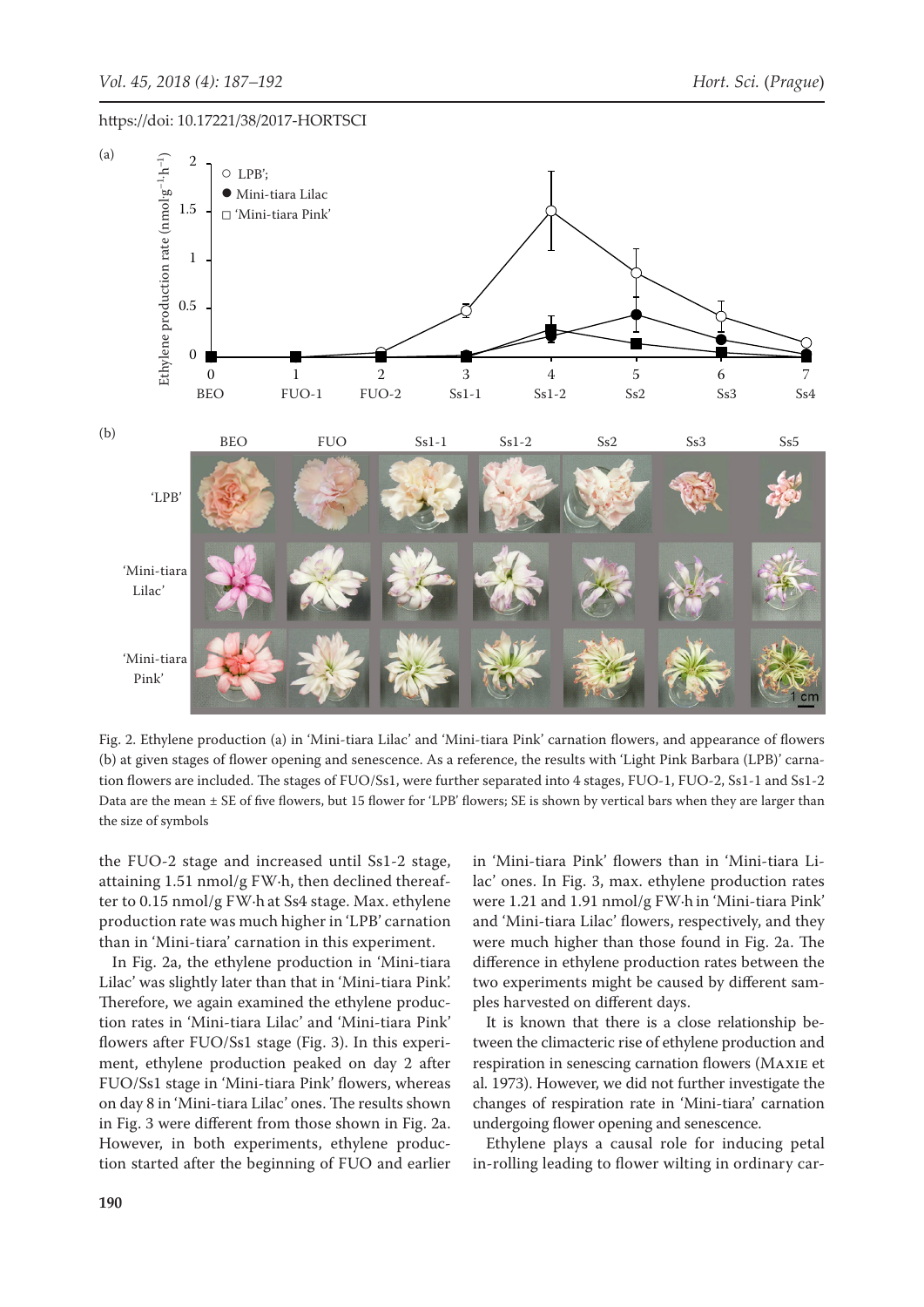

Fig. 3. Changes in ethylene production rates in the flowers of 'Mini-tiara Lilac' and 'Mini-tiara Pink' carnation flowers after the beginning of fully-open stage (FUO) data are the mean  $\pm$  SE of five flowers

nation including 'LPB' (BOROCHOV, WOODSON 1989; ABELES et al. 1992; REID, WU 1992; SATOH 2011). The present study showed that flowers of both 'Mini-tiara Pink' and 'Mini-tiara Lilac' carnation produced ethylene during the senescence (withering) stage (Figs 2a and 3), but ethylene production started far after the flowers had lost their display value at the beginning of FUO, when the dome built with pointed-shaped petals collapsed (Figs 1 and 2b). The profile of ethylene production was similar between 'Mini-tiara' flowers and 'LPB' flowers; ethylene production started at Ss1 or Ss2, distinctly later FUO, in both carnations. However, the morphological difference in flowers between two carnation types causes the difference in time when flowers lose their display values. That is, 'Mini-tiara' carnation loses its display value at the beginning of FOU before the onset of ethylene production, whereas 'LPB' carnation does so at or just after the onset of ethylene production at senescence stage. In other words, ethylene production in 'LPB' carnation flowers started at Ss1 stage, when the flowers still have display value, eventually causing wilting of flowers. This notion indicates that ethylene does not play a substantial role in the loss of display value of 'Mini-tiara' carnation flowers.

## **CONCLUSION**

'Mini-tiara' carnation flowers produce ethylene during senescence, but ethylene production starts after the loss of their display value, indicating little

or no involvement of ethylene production in determining the length of the display time.

#### **References**

- Abeles F.B., Morgan P.W., Saltveit M.E. Jr. (1992): Ethylene in Plant Biology, 2nd Ed. Academic Press, San Diego.
- Borochov A., Woodson W.R. (1989): Physiology and biochemistry of flower petal senescence. Horticultural Review, 11: 15–43.
- Harada T., Torii Y., Morita S., Masumura T., Satoh S. (2010): Differential expression of genes identified by suppression subtractive hybridisation in petals of opening carnation flowers. Journal of Experimental Botany, 61: 2345–2354.
- Kagawa Prefectural Agricultural Experiment Station (2016): Carnation 'Mini-tiara' series. Available at [https://www.](https://www.pref.kagawa.lg.jp/seiryu/kakit-oriatsukai/file/minitiara.pdf) [pref.kagawa.lg.jp/seiryu/kakit-oriatsukai/file/minitiara.](https://www.pref.kagawa.lg.jp/seiryu/kakit-oriatsukai/file/minitiara.pdf) [pdf](https://www.pref.kagawa.lg.jp/seiryu/kakit-oriatsukai/file/minitiara.pdf) (in Japanese)
- Manning K. (1985): The ethylene forming enzyme system in carnation flowers (pp. 83–92). In: Roberts J.A., Tucker G.A. (eds): Ethylene and Plant Development. Butterworths, Boston.
- Maxie E.C., Farnham D.S., Mitchell F.G., Sommer N.F., Parsons R.A., Snyder R.G., Rae H.L. (1973): Temperature and ethylene effects on cut flowers of carnation (*Dianthus caryophyllus* L.). Journal of the American Society for Horticultural Science, 98: 568–572.
- Peiser G. (1986): Levels of 1-aminocyclopropane-1-carboxylic acid (ACC) synthase activity, ACC and ACC-conjugate in cut carnation flowers during senescence. Acta Horticulturae (ISHS), 181: 99–104.
- Reid M.S., Wu M.J. (1992): Ethylene and flower senescence. Plant Growth Regulation, 11: 37–43.